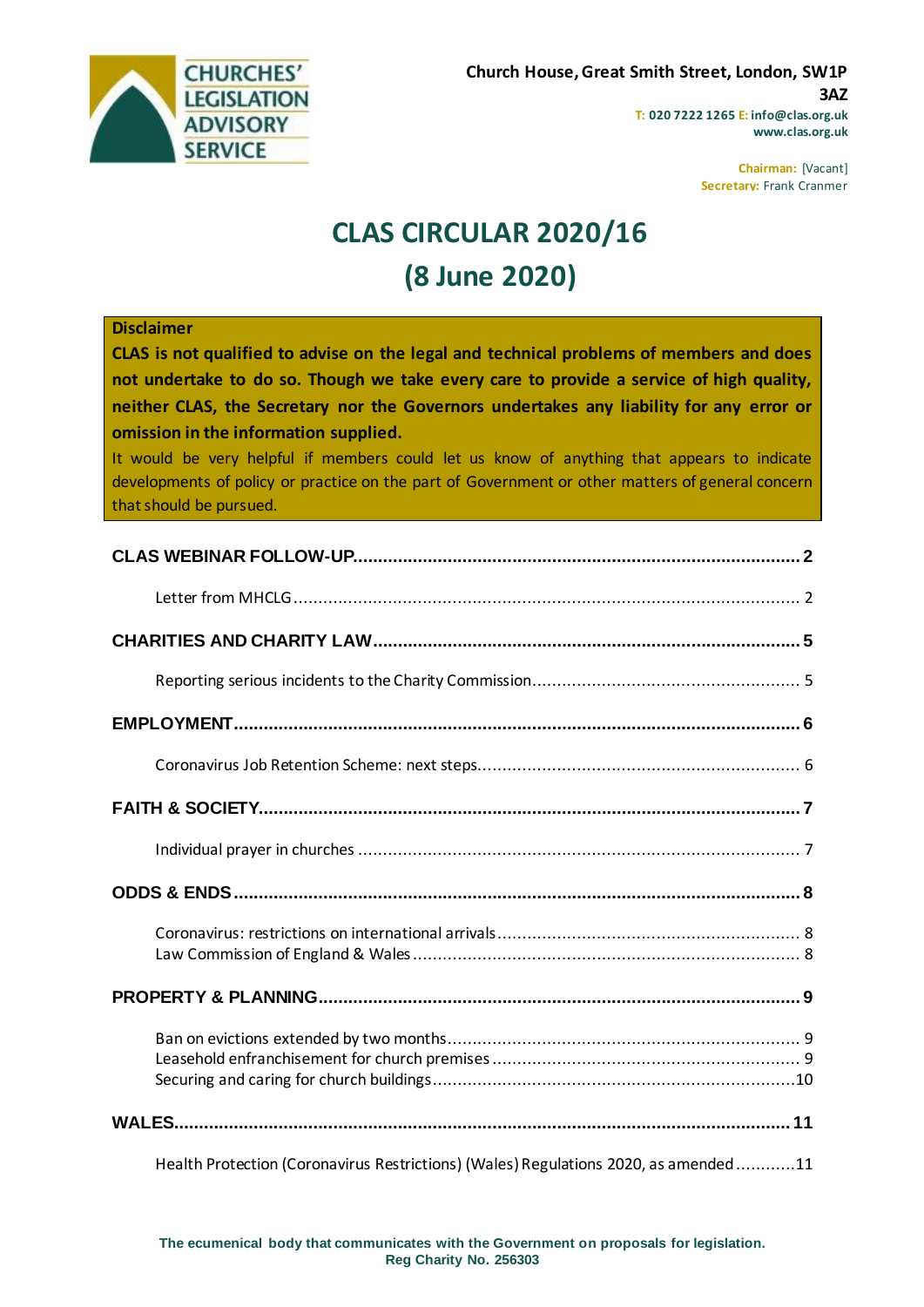## <span id="page-1-0"></span>**CLAS WEBINAR FOLLOW-UP**

<span id="page-1-1"></span>**Letter from MHCLG**

**For information** 

Those who attended the webinar with Emily Pignon and Sean Bianco, from MHCLG, may recall that it began with a reference to the reply of the new Minister for Faith, Lord Greenhalgh, to a letter by CLAS about various policy issues – but we had not at that point seen the reply. We have now received an email from MHCLG as follows:

'I am sorry that there are currently correspondence delays due to the sheer amount we have received. We appreciate that Emily and I effectively verbally communicated the letter to you on 20 May at the webinar, as we had to receive input from across government departments relating to your specific points and proposals. You will still receive the ministerial letter shortly, but in the meantime we will share the policy content we had already verbally relayed to you.

MHCLG continues to play a facilitative role in ensuring Government understands the needs of faith communities and the challenges you may be currently facing due to the pandemic. As you are aware, we are working closely with a range of faith and community groups to better understand how Government can support them to respond to the pressures they face on sustaining their organisations during this period of time.

You rightly highlighted that **The Coronavirus Job Retention Scheme** provides support for entities with a UK payroll – small or large, charitable or non-profit, to be reimbursed 80% of furloughed workers' wages by HMRC, up to a cap of £2500 per month. However, we know that some charities cannot furlough staff as they are contributing to the frontline response and there is a substantial package of targeted support for charities on the frontline of responding to Covid-19.

The Government set out a £750m support package for charities to ensure they can continue their vital work during the coronavirus outbreak. Government has committed £200m for small and medium sized charities and social enterprises. Funding will help maintain and enhance services for vulnerable people affected by the current crisis, where delivery organisations are experiencing income disruption and/or increased demand. Funding is being distributed by the National Lottery Community Fund, alongside its own funding, and is live.DCMS will review learning from the early distribution of the £200 million fund and evolving picture on the impact of the crisis, to inform decisions on the distribution of the remaining £110 million, so that funding is best utilised to address emerging priorities and opportunities.

**Registered and excepted charities are eligible to apply to the Coronavirus Community Support Fund.** You can find out how to apply to the Coronavirus Community Support Fund here: [www.tnlcommunityfund.org.uk/](http://www.tnlcommunityfund.org.uk/) If you're a group that's looking for government funding,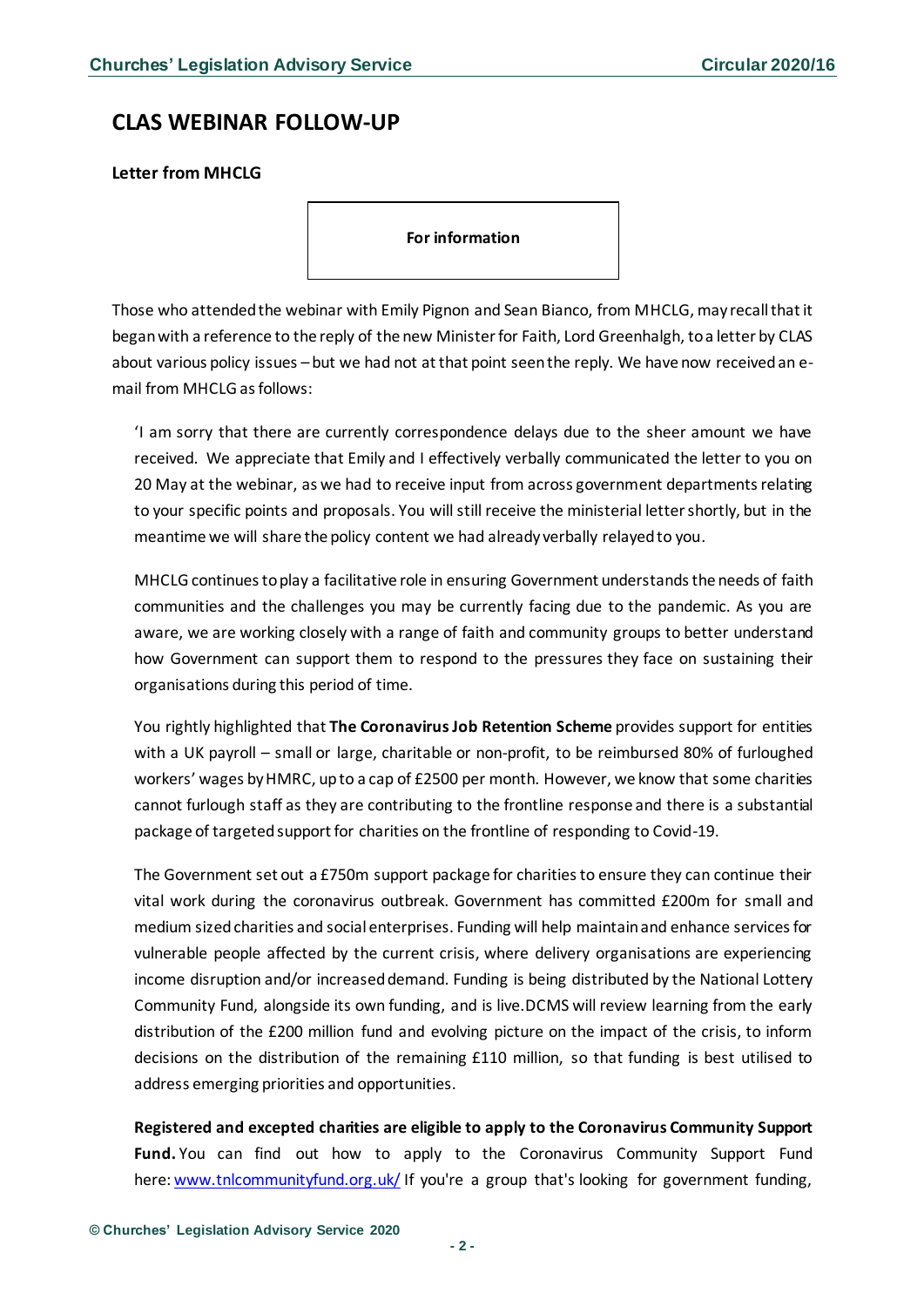because you can't accept funding from The National Lottery, please tell them in your application in order to ensure you receive government money. Further information is within [https://www.tnlcommunityfund.org.uk/funding/covid-19/learn-about-applying-for](https://www.tnlcommunityfund.org.uk/funding/covid-19/learn-about-applying-for-emergency-funding-in-england)[emergency-funding-in-england.](https://www.tnlcommunityfund.org.uk/funding/covid-19/learn-about-applying-for-emergency-funding-in-england)

As part of the overall package, £360m of the total is being directly allocated by government departments to charities providing key services during the crisis based on evidence of service need. Up to £200m of this will directly support hospices and be administered by the Department of Health and Social Care. £60m will go to Scotland, Wales and Northern Ireland to support thousands of charities on the frontline helping vulnerable people affected by COVID-19.

The purpose of the **Coronavirus Job Retention Scheme** is to support people who would otherwise have been made redundant. To prevent fraudulent claims, HMRC made clear that individuals cannot work or volunteer for their organisation. This is to protect individuals too  $-$  if we allowed workers to volunteer for their employer, the employer could ask them to effectively work full time whilst only paying them 80% of the wages. DCMS is working with other government departments and the VCSE sector to identify areas where volunteers can contribute to the Covid-19 response.

On March 20th the Chancellor announced the unprecedented option to **defer VAT**, a cashinjection of over £30 billion, to help businesses manage their cash flow. Going further and offering a "VAT holiday", where those traders who had collected VAT did not have to pass it to HMRC at all, would come at large fiscal cost and undermine VAT as a consumer tax paid by consumers, via traders, but ultimately due to HMRC.

Officials at BEIS have confirmed that the **Retail, Hospitality and Leisure Grant Fund** is not available to organisations exempt from business rates. CLAS's views have been noted and would be considered if this issue were to be revisited.

## **In relation to the further proposals which CLAS has put forward to government to provide support and reassurance to faith communities:**

#### **Listed Places of Worship Grant Scheme (LPWGS)**

The Government is responsible for ensuring that the historic environment of England is properly protected, promoted and conserved for the benefit of present and future generations, and will consider the case for extending the Listed Place of Worship Grant Scheme as part of the forthcoming Spending Review.

#### **Gift Aid Small Donations Scheme (GASDS)**

In respect of GASDS, guidance on the eligibility for donations for inclusion in this scheme is clear in stating that claims can only be made on cash donations of £30 or less; and contactless card donations of £30 or less collected on or after 6 April 2019.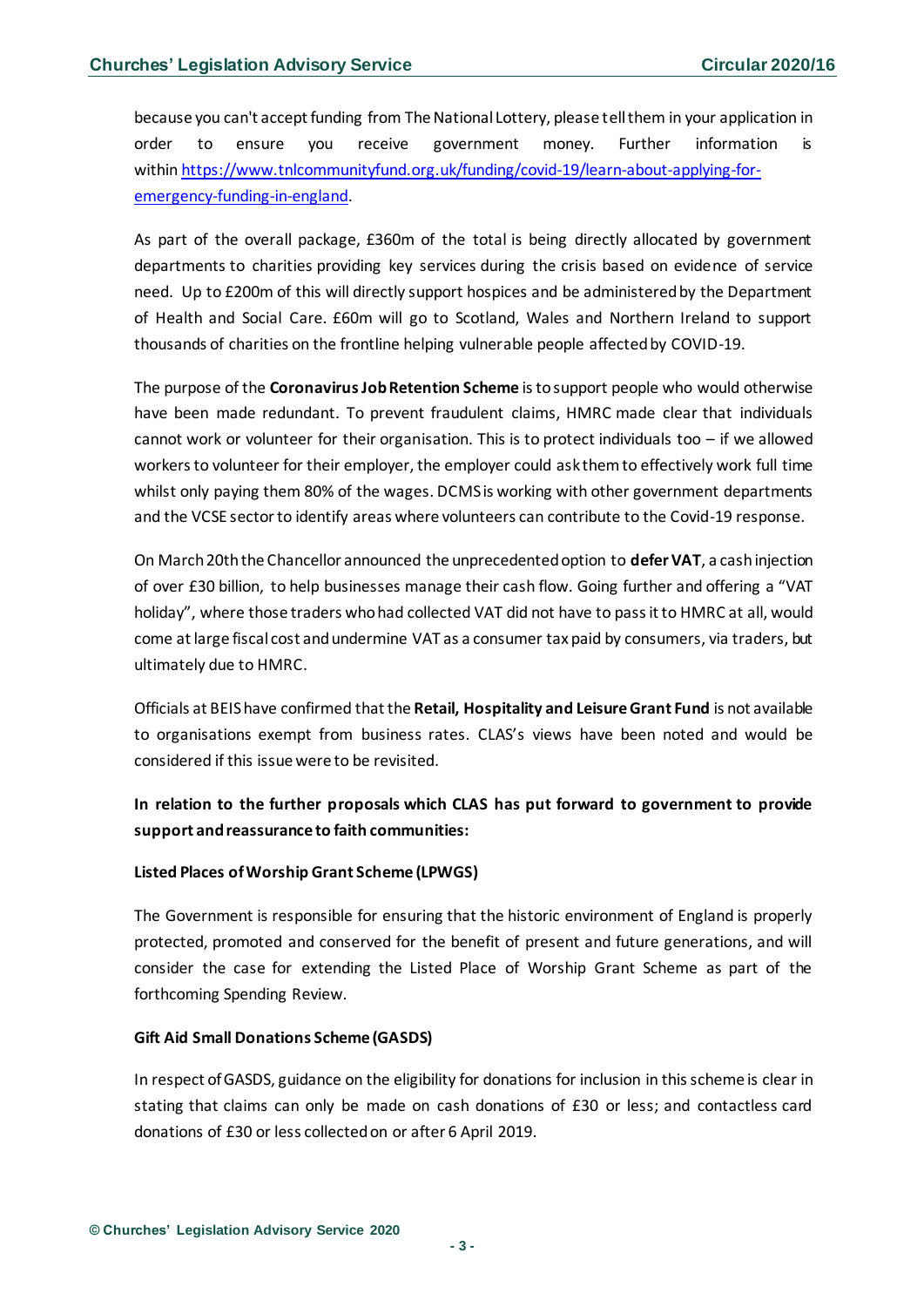The decision over what constitutes an eligible donation is one for the church/charity to make for themselves, rather than for HMRC, but the conditions for something to be considered a 'small donation' are clearly set out in legislation. Where it is the case, for example, of separate donations being given in a single envelope, then if the church/charity official is happy these are clearly separate "small donations" (and clearly stated as such) then they will be eligible for GASDS, as is the case where separate envelopes are used.

In relation to your second GASDS proposal, because the rules for Gift Aid are enshrined in tax law, with a requirement for the payments to follow a specific donation on which tax has been paid, it would not be possible for the Government to use the Gift Aid mechanism to make payments to charities in the way that you describe. Your request is effectively a request for grant funding to be allocated in proportion to the Gift Aid claimed in a previous year.

#### **Registration of excepted charities**

Ministers and officials are aware that the temporary exception for certain religious charities is due to end in March of 2021. We are aware of the concerns facing the charities involved as well as the pressures on the Charity Commission's resources. We are currently considering the various options, including a possible extension of the exception. We will liaise directly with the representative bodies of these excepted charities, including the Churches Legislation Advisory Service.'

[Source: MCHLG, 4 June]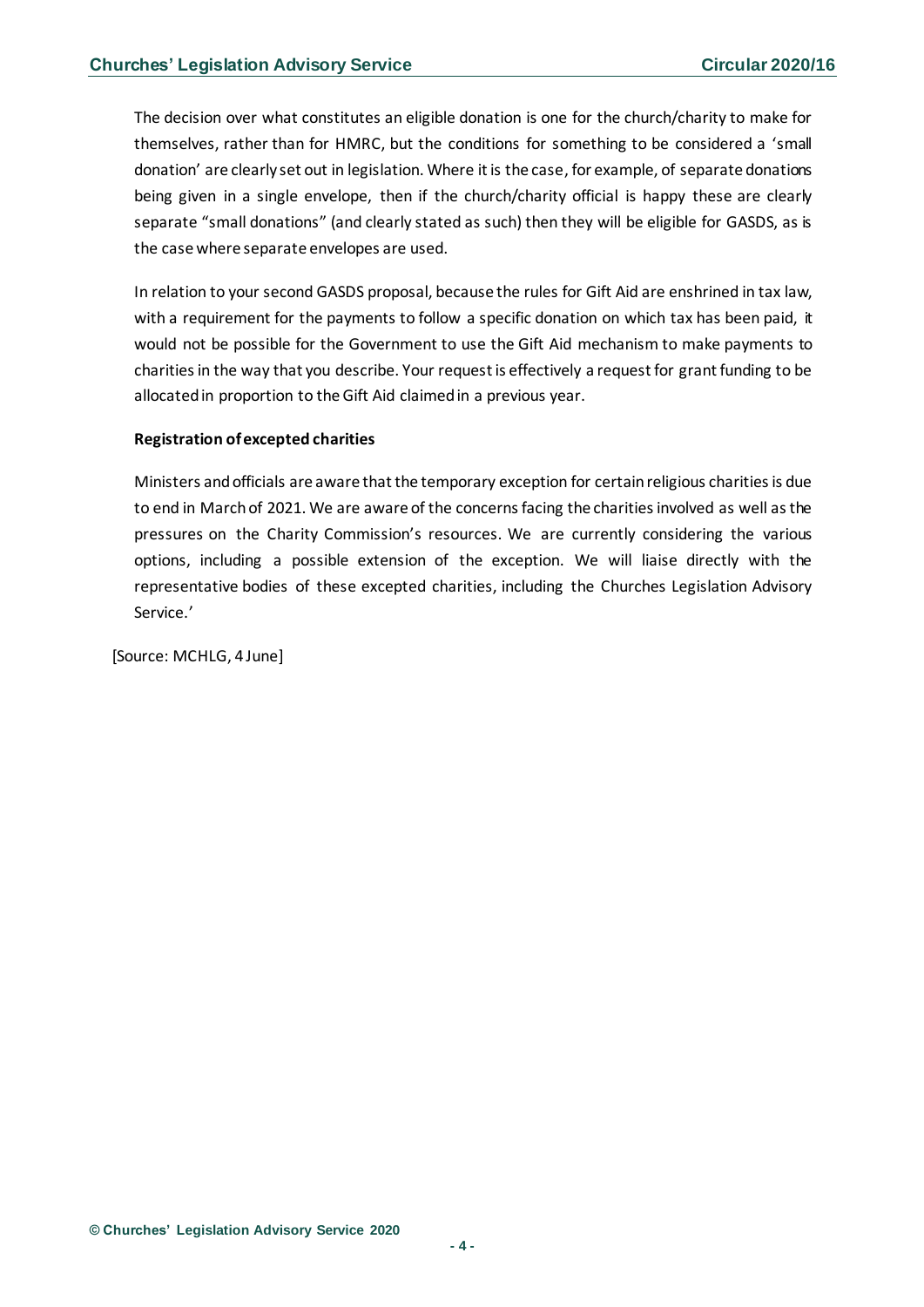# <span id="page-4-0"></span>**CHARITIES AND CHARITY LAW**

<span id="page-4-1"></span>**Reporting serious incidents to the Charity Commission**

**For information** 

The Charity Commission has [updated](https://www.gov.uk/guidance/how-to-report-a-serious-incident-in-your-charity#history) its guidance on reporting serious incidents to the Commission during the coronavirus pandemic. To submit serious incidents on behalf of the trustee body, charities can now use the Commission's [online form.](https://ccforms.charitycommission.gov.uk/) The Commission has also published a supplementary examples document to support charities in deciding when to report an incident related to the coronavirus pandemic.

[Source: Charity Commission, 4 June]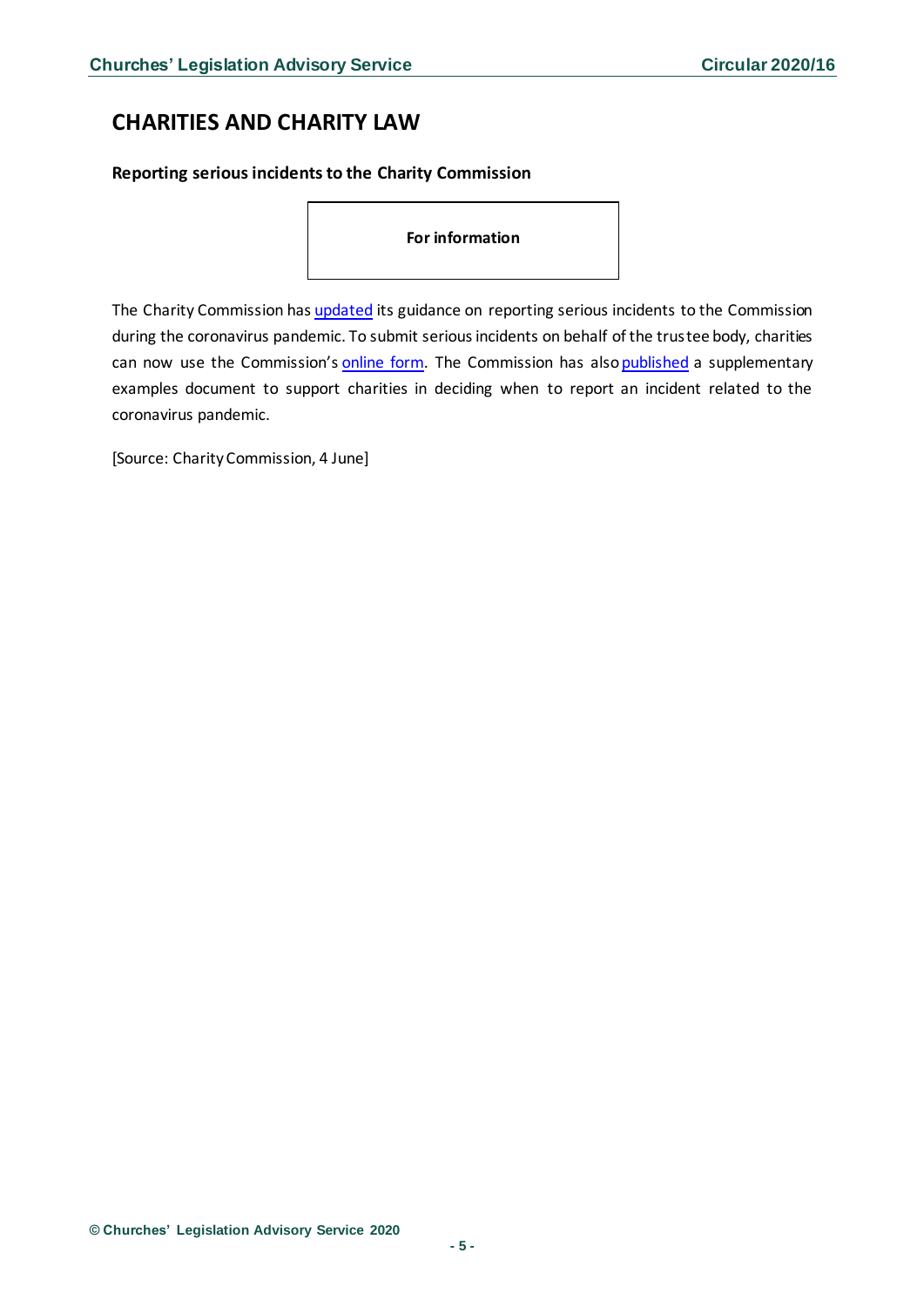## <span id="page-5-0"></span>**EMPLOYMENT**

### <span id="page-5-1"></span>**Coronavirus Job Retention Scheme: next steps**

**For information** 

The Chancellor has [announced the next steps](https://www.gov.uk/government/news/chancellor-extends-self-employment-support-scheme-and-confirms-furlough-next-steps) in tapering the Coronavirus Job Retention Scheme.

From August 2020, the level of Government grant provided through the Job Retention Scheme will be slowly tapered to reflect that people will be returning to work. For June and July, the Government will continue to pay 80% of people's salaries. In the following months, businesses will be asked to contribute a modest share but, crucially, individuals will continue to receive that 80% of salary covering the time they are unable to work.

The scheme updates mean that the following will apply for the period people are furloughed:

- June and July: The Government will pay 80% of wages up to a cap of £2,500 as well as employer National Insurance (ER NICS) and pension contributions. Employers are not required to pay anything.
- August: The Government will pay 80% of wages up to a cap of £2,500. Employers will pay ER NICs and pension contributions – for the average claim, this represents 5% of the gross employment costs the employer would have incurred had the employee not been furloughed.
- September: The Government will pay 70% of wages up to a cap of £2,187.50. Employers will pay ER NICs and pension contributions and 10% of wages to make up 80% total up to a cap of £2,500. For the average claim, this represents 14% of the gross employment costs the employer would have incurred had the employee not been furloughed.
- October: The Government will pay 60% of wages up to a cap of £1,875. Employers will pay ER NICs and pension contributions and 20% of wages to make up 80% total up to a cap of £2,500. For the average claim, this represents 23% of the gross employment costs the employer would have incurred had the employee not been furloughed.

[Source: HM Treasury, 29 May]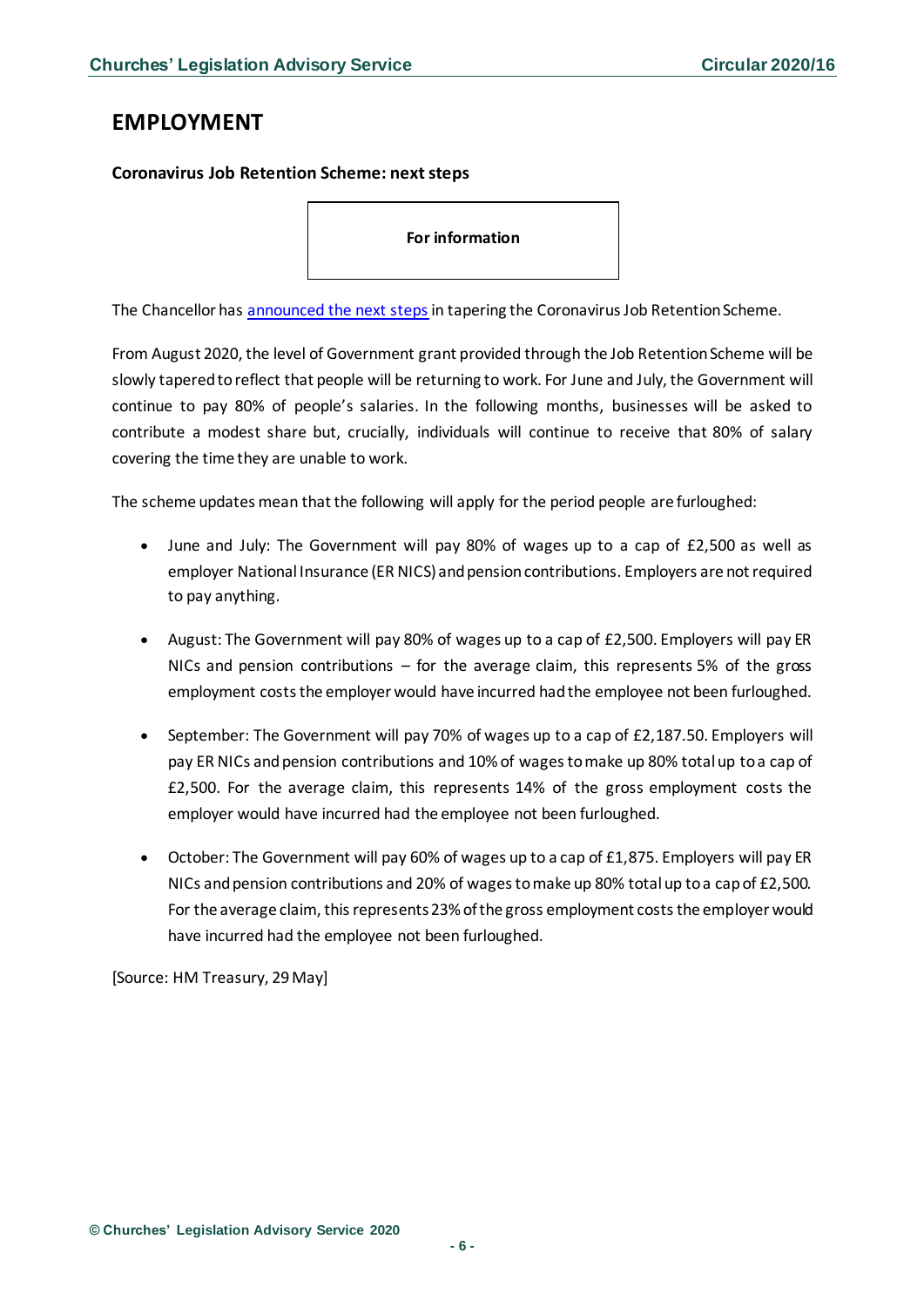## <span id="page-6-0"></span>**FAITH & SOCIETY**

### <span id="page-6-1"></span>**Individual prayer in churches**

**For information** 

On Saturday, the Government announced that plans would be made public tomorrow, 9 June (in effect, an announcement about an announcement) for the reopening of places of worship in England for private prayer under supervision[. According to the BBC,](https://www.bbc.co.uk/news/uk-52951853) a No 10 spokesperson said that the Prime Minister recognised the importance of people being able to have space to 'reflect and pray, to connect with their faith, and to be able to mourn for their loved ones' and that the Government plans 'to open up places of worship for individual prayer in a safe, Covid-secure way that does not risk further transmission'. Downing Street said, however, that any changes were contingent on the Government's five tests for easing lockdown continuing to be met.

The Church of England issued a [statement](https://www.churchofengland.org/more/media-centre/news/statement-individual-prayer-churches) in response on the evening of 6 June, following the Government announcement. The Government's announcement was welcomed by Cardinal Nichols.

The decision wa[s confirmed](https://www.gov.uk/government/news/places-of-worship-to-re-open-for-individual-prayer) by MCHLG yesterday, 7 June:

'New guidance will be published shortly to ensure the limited re-opening of places of worship can be done safely and in line with social distancing guidelines. This will recommend the thorough cleaning of shared spaces, hand cleansing at entry and exit and asking worshippers to bring their own items such as a prayer mat or religious text instead of sharing or using communal ones.

Individual prayer will be permitted from 15 June, but communally led prayer, worship or devotion such as services, evensong, informal prayer meetings, Mass, Jummah or Kirtan will not be possible at this stage.'

Northern Ireland has already allowed private prayer in places of worship but Scotland and Wales have not yet announced plans to do so.

[Source: Church of England, 6 June: BBC, MCHLG, 7 June]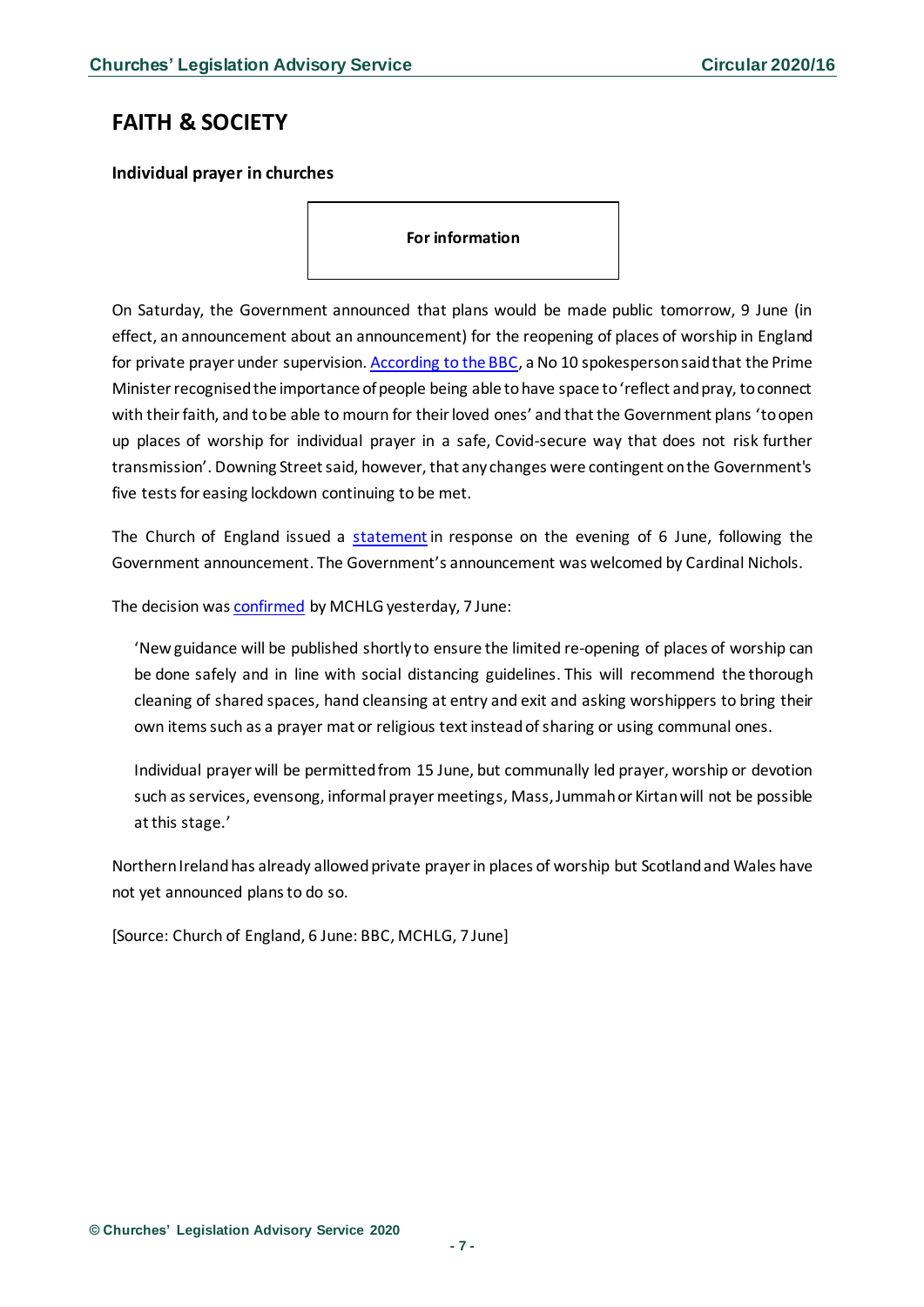# <span id="page-7-0"></span>**ODDS & ENDS**

### <span id="page-7-1"></span>**Coronavirus: restrictions on international arrivals**

**For information** 

Four parallel sets of Health Protection (Coronavirus, International Travel) Regulations came into force today, 8 June. They impose a 14-day quarantine period on persons arriving in the UK from outside the Common Travel Area (the UK, Ireland, the Isle of Man, and the Channel Islands) in order to prevent the spread of infection or contamination from COVID-19. The Regulations require arrivals to provide information including contact details and details of their intended onward travel and to self-isolate for a period of 14 days following their arrival in the UK – with a possible fine of £1,000 for non-compliance.

There are exceptions for certain classes of people, such as medical staff, hauliers, foreign officials working on border security and seasonal agricultural workers.

[Source: CLAS, 8 June]

#### <span id="page-7-2"></span>**Law Commission of England & Wales**

**For information** 

The Secretary of State for Justice has announced the reappointment of Professor Nick Hopkins as Law Commissioner for property, family and trust law for a five- year term from 1 October 2020 to 30 September 2025. Some members will recall that Professor Hopkins recently spoke to a meeting of CLAS along with Professor Rebecca Probert about the Law Commission's work on wedding law in England and Wales and the forthcoming review.

[Source: MoJ, 27 May]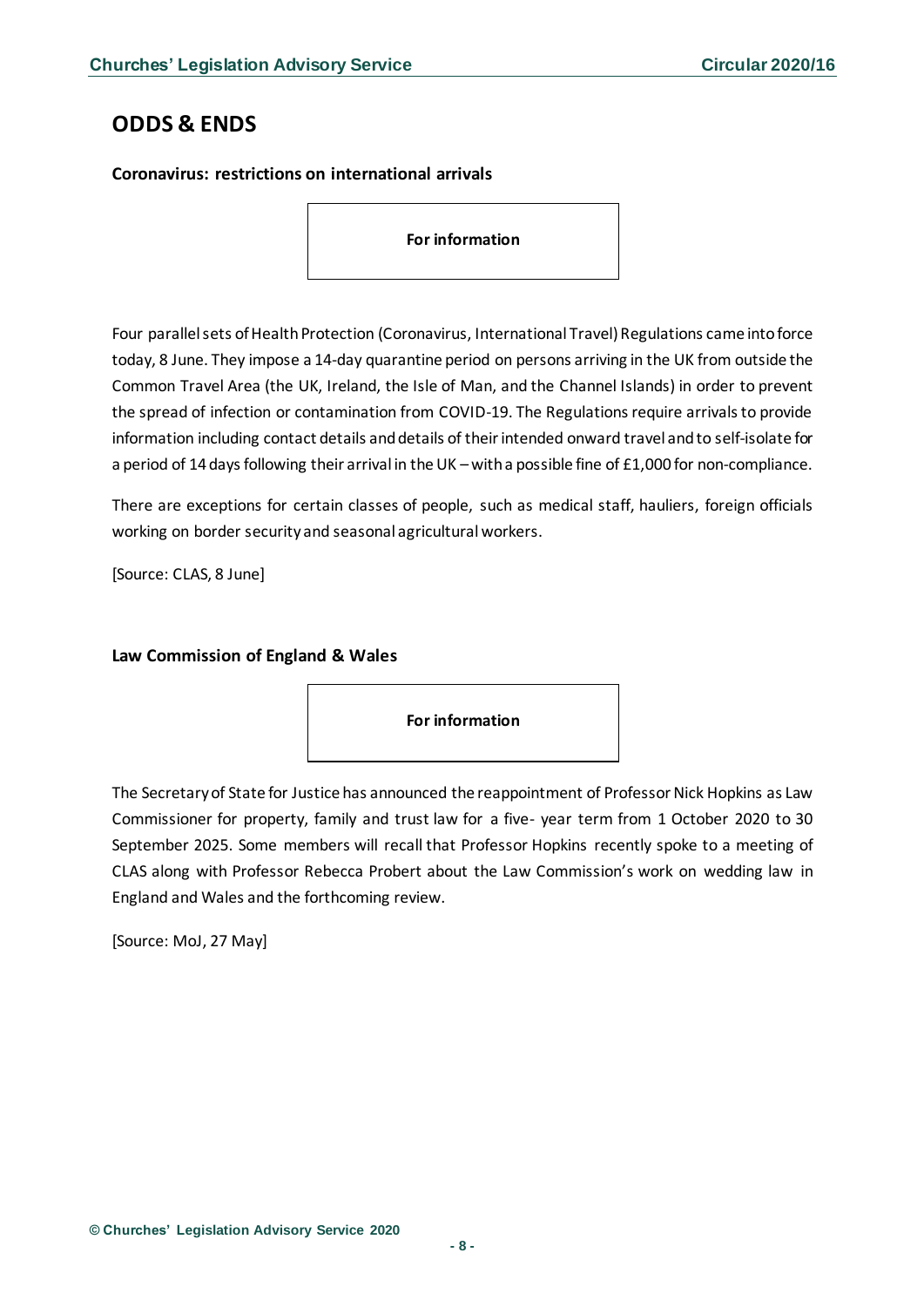## <span id="page-8-0"></span>**PROPERTY & PLANNING**

#### <span id="page-8-1"></span>**Ban on evictions extended by two months**

#### **For information**

The Government has [extendedt](https://www.gov.uk/government/news/ban-on-evictions-extended-by-2-months-to-further-protect-renters)he suspension of new evictions in social or private rented accommodation until 23 August. New court rules will also ensure that vulnerable renters will be protected when the suspension of evictions ends.

[Source: MHCLG, 5 June]

#### <span id="page-8-2"></span>**Leasehold enfranchisement for church premises**

**For information** 

In a technical but potentially important ruling in the Chancery Division, Mrs Justice Falk ruled that an independent congregation had the right to convert their lease into a freehold. In *Hope Community Church (Wymondham) v Phelan & Ors* [\[2020\] EWHC 1240 \(Ch\),](https://www.bailii.org/ew/cases/EWHC/Ch/2020/1240.html) the issue before the Court was whether or not [Hope Community Church](https://www.hopecommunitychurch.co.uk/) could rely on s.1 [Places of Worship \(Enfranchisement\) Act 1920:](https://www.legislation.gov.uk/ukpga/Geo5/10-11/56/contents) 'An Act to authorise the Enfranchisement of the Sites of Places of Worship held under Lease'. Falk J observed at [12] that 'It is fair to say that the 1920 Act is a little encountered piece of legislation, with just one known contested High Court case, *Stradling v Higgins* [1932] Ch 143' (and she certainly was not wrong there).

In brief, the claimant church is a private company limited by guarantee and a registered charity [3]. The defendants, the Phelan brothers, were sued in their capacity as trustees of the pension fund of their family business, Phelan Plant Hire [3]. The premises, leased from from Phelan Plant Hire, were previously a workshop and the church had spent about £850,000 on refurbishments, including a new roof [10]. The church wanted to convert its lease into a freehold: the Phelan family did not [4].

Falk J concluded that the church was entitled to a declaration that it had the right to acquire the freehold of the Premises pursuant to the 1920 Act [94].

There is a longer note on the judgment by Philip Rainey QC, [here.](https://www.tanfieldchambers.co.uk/2020/05/22/100-years-on-the-statute-book-but-only-one-contested-caseuntil-now/)

[Source: BAILII, 23May]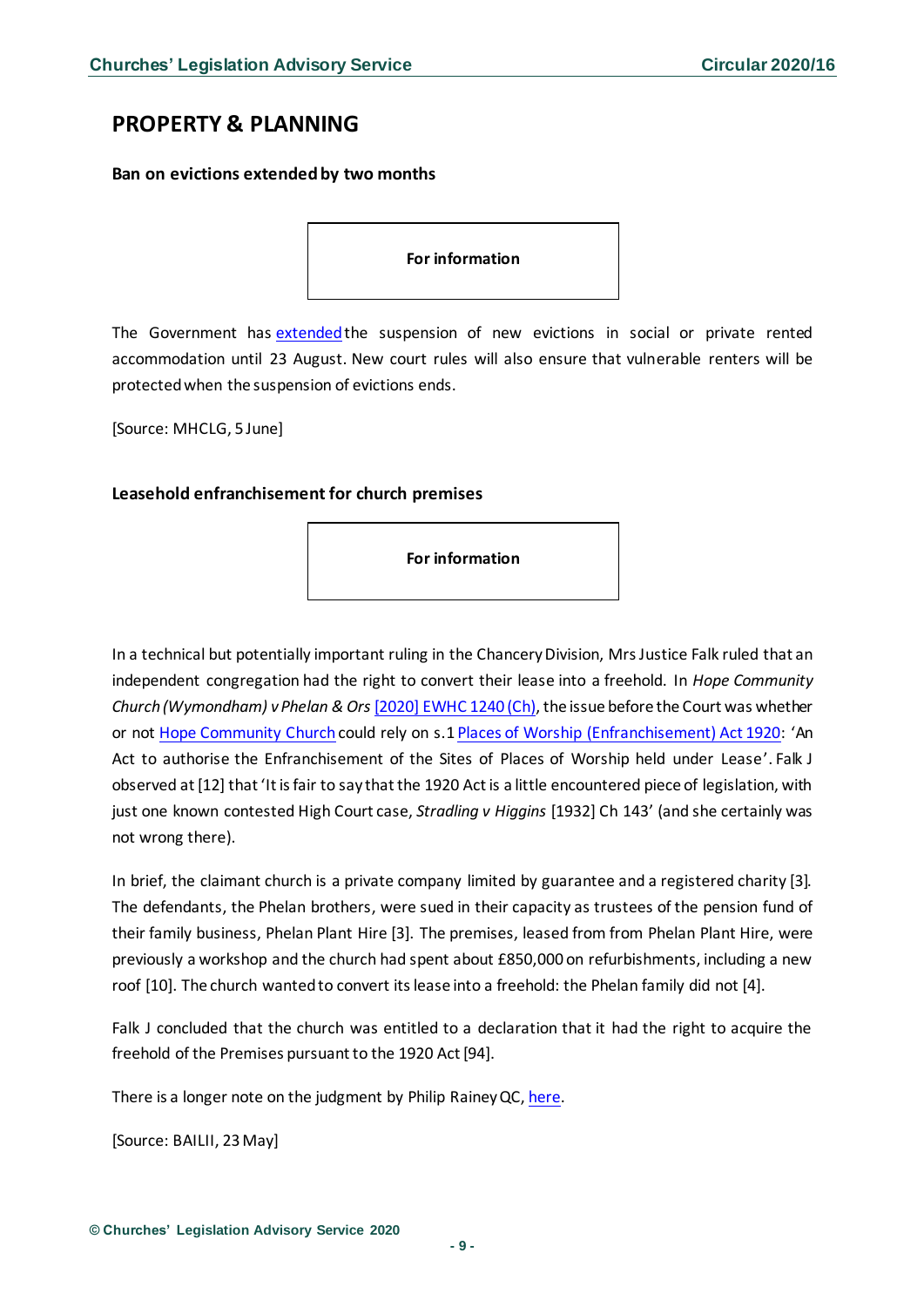<span id="page-9-0"></span>**Securing and caring for church buildings**



Since our last Circular, the Church of England has issued several updates to its comprehensive on [Coronavirus \(COVID-19\) guidance for churches.](https://www.churchofengland.org/more/media-centre/coronavirus-covid-19-guidance-churches#na)

[Source: C of E Media Centre, 5 June]